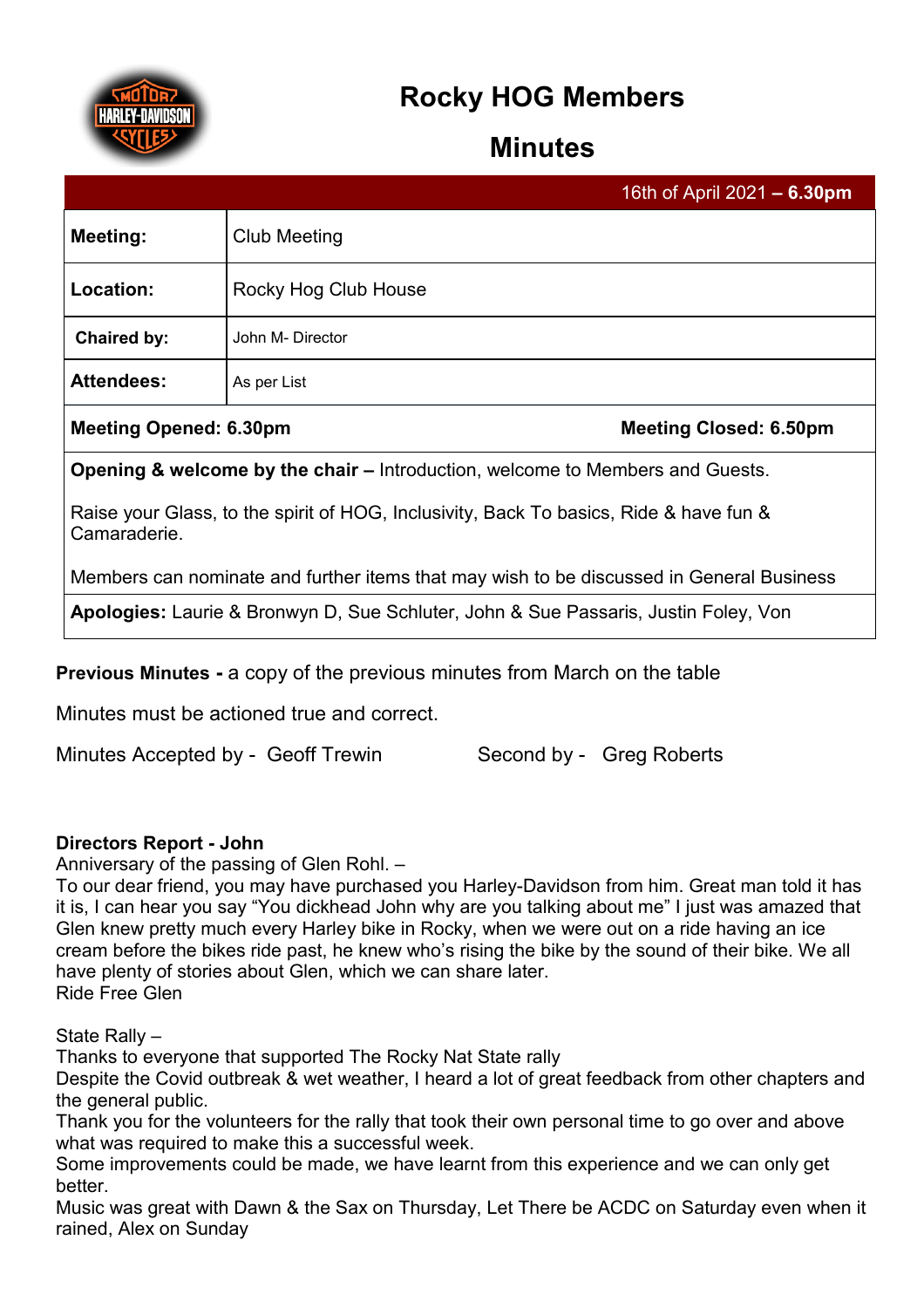We won the HOG games Will be putting together Photos & Videos for use

Woodgate on the  $30<sup>th April</sup>$  – Leave 8.30 from here and back on Monday 1/05 -Naughty Nighties or 90's theme Saturday. Games and bare foot bowls 02/05 - optional Sunday ride to Hervey Bay to meet up with past members. 03/05 Leave at 8am to ride back to Rockhampton

Directors ride to overnight ride to Clairview - TBA

Thanks to Moo for providing the Subway dinner tonight

#### **Assistant Director /Treasurer's Report – Greg**

For period ending 31 March 2021 Opening balance \$5883.57 Closing balance \$4332.83 Report attached

**Secretary - NA** 

**Membership Officer –** 75 members as of 16/04/21

**LOH Officer –** Mini Golf Family Day in May – Licenced premises

**Road Captain** No Report

**Safety Officer** No Report

**Photographer** No Report

**Web Master** No Report

#### **Activities Officer -**

Still looking for ideas for rides – Overnighters, day rides, short rides etc

**Historian** No Report

#### **Sponsoring Dealer RHD – Geoff**

The shop is doing well but they only have 4 new bikes on the floor and have delays on parts and accessories due to Covid 19 and may be like this for months.

State Rally – did a great job and other clubs want us to run another rally next year as well – Congratulations to Nev and George and the Team. The chapter is doing well and all clubs have ups and downs and we are looking up.

**Rumble inn - No Report**

**Merchandise - No Report**